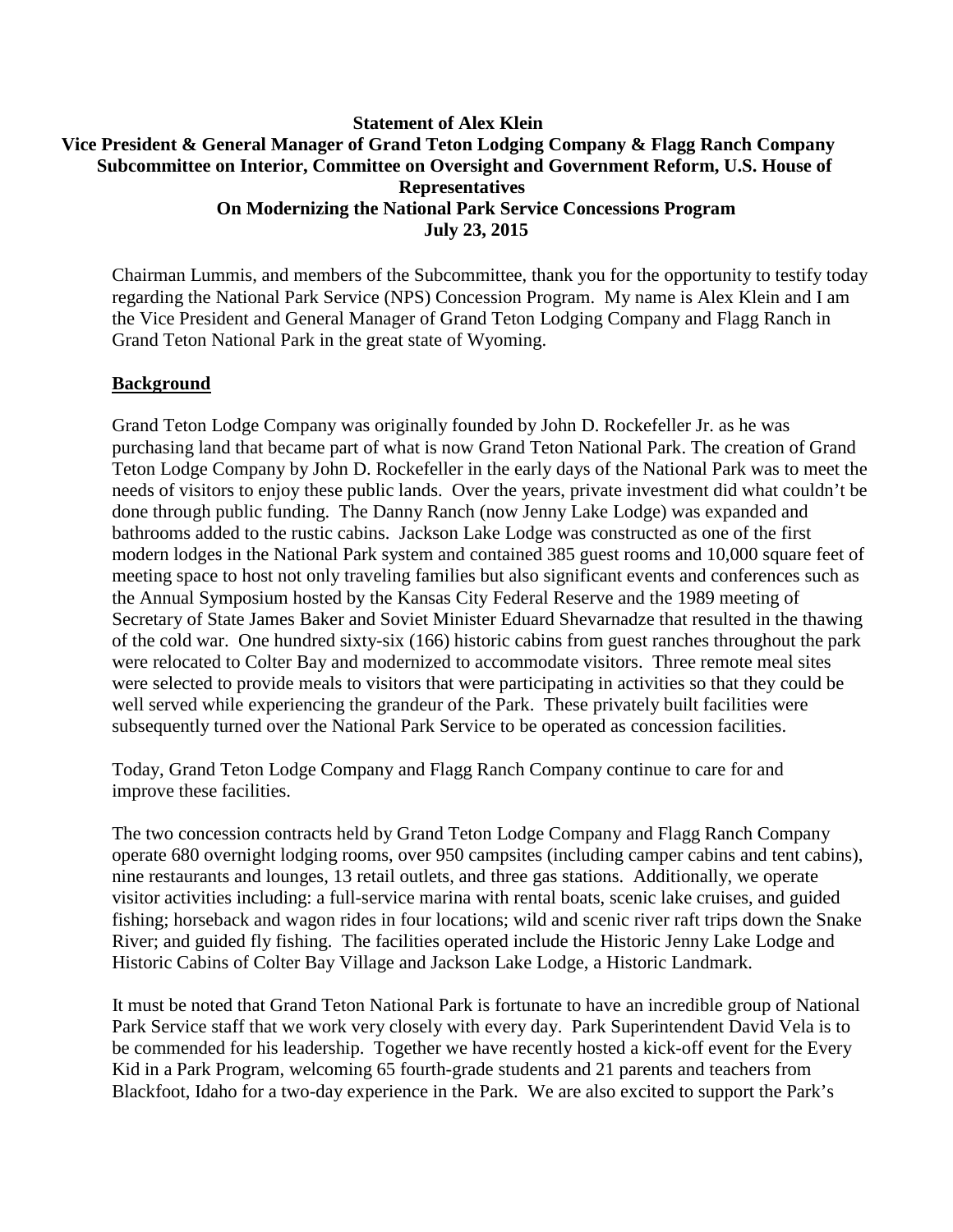*Inspiring Journeys* project that is currently underway to restore and improve the trails and visitorservice area in the heavily used south Jenny Lake area of the Park. This project is a great public/private project that will enhance the visitor experience in Grand Teton National Park for many generations to come.

The mission of Grand Teton Lodging Company and Flagg Ranch Company is the same as our parent company Vail Resorts and that is: Experience of a Lifetime. In partnership with the National Park Service, we strive to provide guests in the Park with an Experience of a Lifetime whether they are staying with at us at one of our properties or just passing through for the day.

My comments today are in the spirit of the successful partnership we have with the National Park Service and identifying areas for future conversation as we look towards the future of the National Park Service and the role of concessioners in the parks.

There are three main areas I would like to focus on today: the ability for concessioners to improve their facilities and service to address changing guest expectations, implementing modern business practices to more efficiently administer the concession program, and the process by which outstanding concessioners can be recognized in the contract-bid process.

# **Improving Facilities & Services**

We are living in an exciting time of generational change, technology changing how we communicate and also how we experience travel, and federal budget constraints. This reality raises many questions that collectively must be answered to ensure that National Parks remain relevant:

How can the Parks meet expectations of a generation that is more diverse and has less experience with nature?

How can Parks preserve the past while meeting the needs of today's visitors and competing globally with other destinations?

With an increase in the deferred maintenance backlog (now estimated at over \$11 billion) reflecting a deterioration of facilities and infrastructure, can Parks continue to even maintain the status quo?

What is not at question is that the preservation of the natural landscapes, diverse wildlife and cultural resources should remain the primary mission of the NPS. I am not a proponent of significant growth of facilities and infrastructure within our National Parks but I do believe there are opportunities for responsible expansion and enhancement of our visitor services and facilities in the already developed areas of the Parks.

As we prepare for the next century of the National Park Service and welcome people from around the globe, I believe that modernizing the partnership with concessioners will continue to play a large role ensuring that "America's Greatest Idea" continues to live up to that designation. I am happy to report that we have not been standing still in preparing for the future at Grand Teton.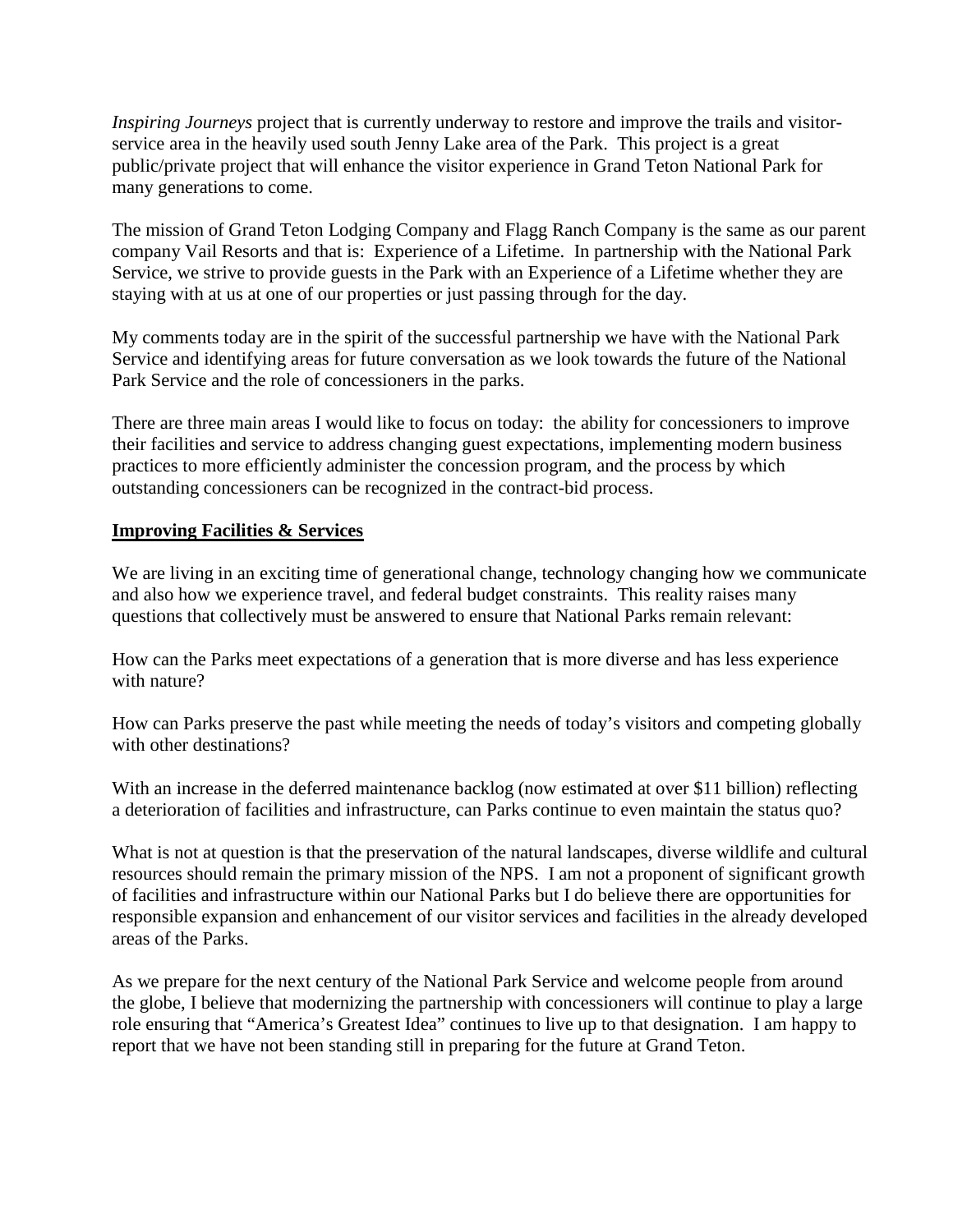#### *Facilities*

A recent condition assessment of Grand Teton Lodge Company resulted in finding of just \$2 million in deferred maintenance across the 350+ structures under our care. This assessment represents strong stewardship as \$2 million is a very small percentage compared to the value of these assets and many of the findings have been addressed in the last two years.

Beyond maintaining facilities, we strive to meet the needs of visitors through improvements.

In campgrounds that were historically operated by the National Park Service, we've made significant improvements. These include better ADA accessibility, more electric hook-ups, the addition of bear boxes in many locations, and the addition of 40 camper cabins to the Flagg Ranch campground to provide accommodations for those traveling without a tent. Sleeping bags and tent rentals are also available at Flagg Ranch for those travelers that might be new to camping. With rates starting at \$24.00 (\$12.00 for those with a Senior Pass) and gas prices at their lowest in many years, camping is a very affordable way to visit the National Parks.

Grand Teton Lodge Company is a leader in bringing high speed internet connectivity to visitors in the developed areas of Grand Teton National Park. In 2014, we were able to work with internet providers to install a full gigabit circuit to serve our guest and employee facilities and now have high speed internet in all guest rooms at Jackson Lake Lodge and Jenny Lake Lodge as well as select locations throughout Colter Bay Village. This service also helps us to attract highquality employees and is available to them in our onsite dormitories, a 72-site employee RV park, and year-round staff housing. We are actively working with the National Park Service to expand this service to include more facilities, including Flagg Ranch that currently has very poor connectivity.

We just recently completed a renovation of all guest bathrooms at Jackson Lake Lodge, the renovation of six public restrooms and critical infrastructure upgrades to employee and back-ofhouse facilities. We continue to work with the National Park Service on projects to enhance the visitor experience and protect these historic assets.

#### *Services*

We've had recent successes in working with the NPS to enhance and expand services in Grand Teton National Park. This year we added an outdoor kitchen to our Blue Heron Lounge at Jackson Lake Lodge to provide higher quality food and increased variety to the menu. We've recently taken an underutilized space in our Jackson Lake Lodge Gas Station and converted it to a small retail outlet selling convenience items and souvenirs. Lastly, we received and executed a contract amendment to add guided kayak tours to our offerings out of our Colter Bay Marina. We are currently working on a proposal that will add a small "spa" facility to Jenny Lake Lodge and anticipate making a request to expand employee housing to meet the need for a larger work force.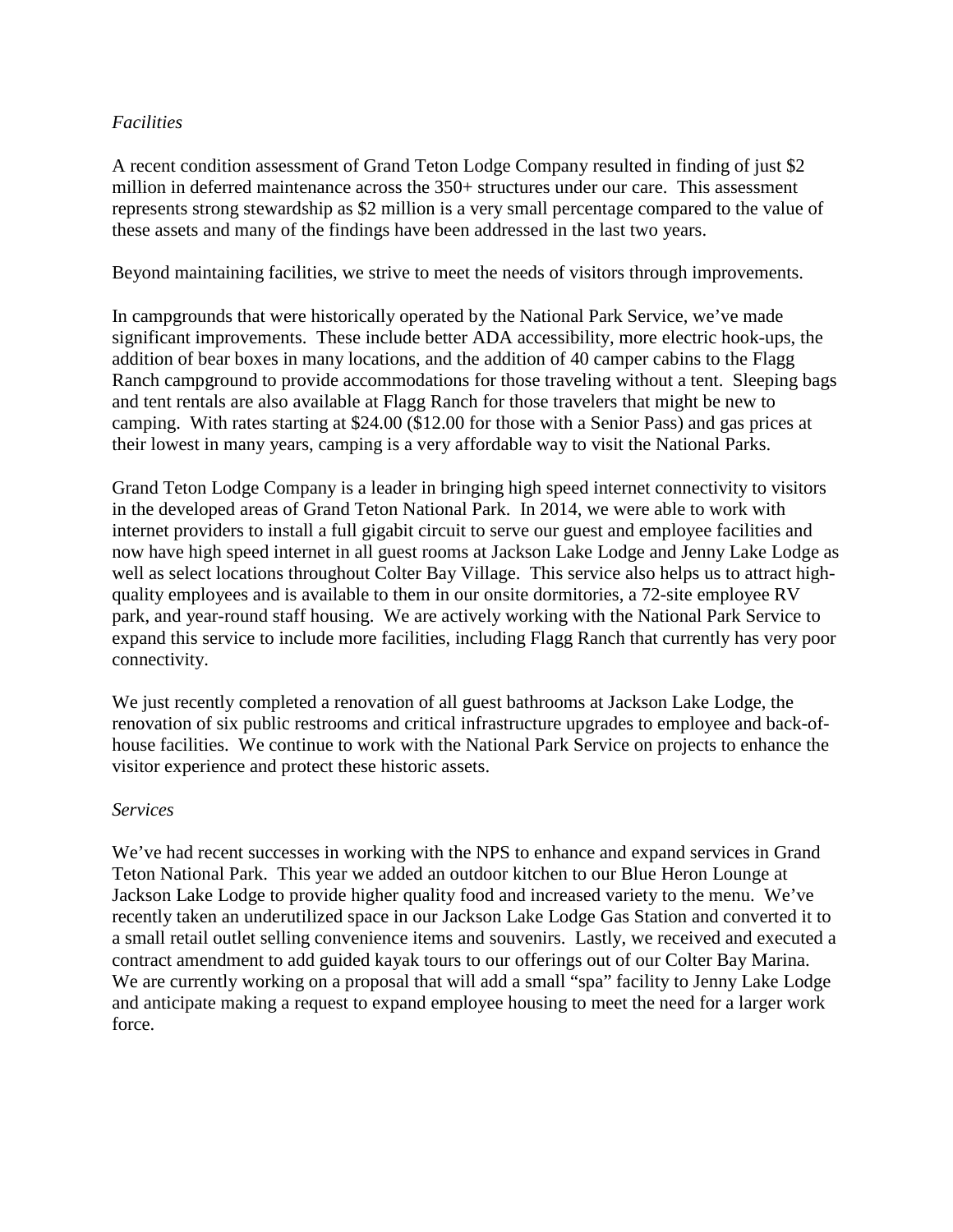#### *Recommendations*

It is important for the NPS and concessioners to maintain flexibility in the contracts to address services and improvements not anticipated at the beginning of the contract term.

A simplified process for capital projects would lead to better use of funds and more timely investment and encourage projects improving the visitor and employee experience.

As we've worked to undertake capital projects under the current contracts, it is apparent that, for both concession personnel and the National Park Service, the process is confusing and difficult to administer. The complexity of the process is a disincentive to capital investment and often times delays needed investment with increased planning and approvals required of all parties.

Illustrative of this complexity is the budgeting of funds around projects. Like many current concession contracts, we are required to fund and ultimately together with the NPS co-administer a maintenance reserve account. A maintenance reserve is a best industry practice utilized by leading hospitality management companies to hold owners accountable for upgrades; however, this account only contemplates one type of expenditure.

Undertaking renovation projects often times requires the use of funds classified as personal property, leasehold surrender interest (LSI) eligible expenses for projects that exceed 50% of the building value or assets that are considered fixtures, and cyclical maintenance such as paint and carpet. Projects such as installing new assets like buried fiber optic cable for communications pose challenges as in many cases this type of infrastructure doesn't fit the current draft guidance for investment classification. In other cases, elements such as partitions, moveable walls, marina docks and other rather permanent assets are classified as personal property and not eligible for use of maintenance reserve fund expenditures. Each project requires significant analysis and detailed breakdown to determine funding both in planning and in the ultimate determination credit to each type of expenditure. This process takes a significant amount of time and resources for both concession and NPS personnel. In many cases, classification of expenditures doesn't align with GAAP practices, creating additional confusion and tracking challenges.

#### **Modernizing Concession Administration**

In a world where consumers can shop and compare hotels and services online, concessions must abide by decades-old practices. While we work very closely with local concessions personnel and other NPS staff members to operate efficiently, required processes and lack of understanding on both sides ultimately create challenges that are counter to our shared goals. Current concession administration includes price approvals and standards/service evaluation resulting in significant administrative burdens to both concessions and NPS staff.

In markets such as Jackson Hole, it could be argued that consumers have a choice staying in the town of Jackson or nearby Teton Village in addition to the in-park lodging and that, in essence, rates on concession hotel product should be determined by the market. While Grand Teton Lodge Company and a few other concessioners are located in the Park, we are in fact in many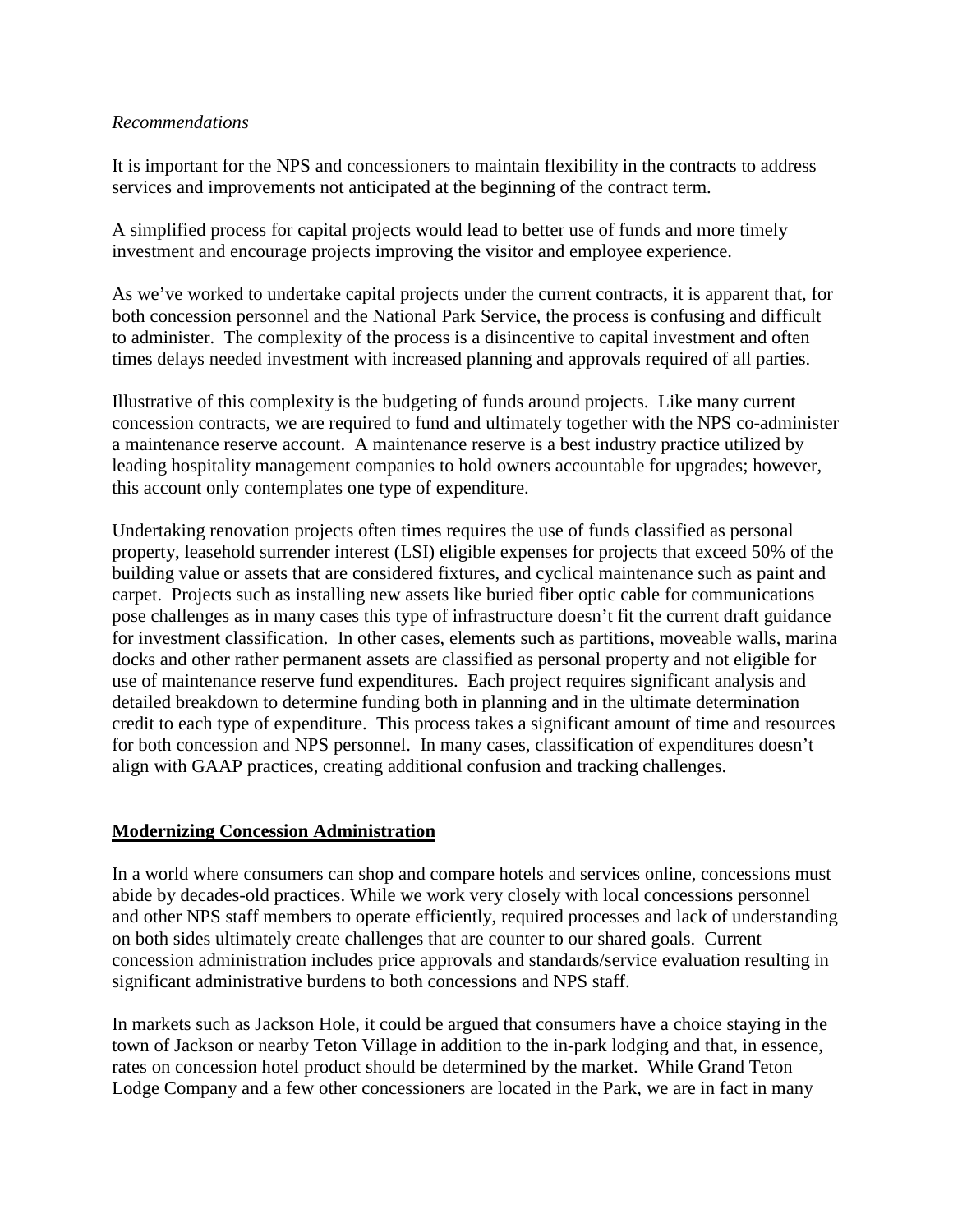cases equidistant or farther from major visitor attractions such as the new Craig Thomas Visitor Center, the new Laurence S. Rockefeller Preserve, and the popular hiking destinations of Inspiration Point and Hidden Falls.

We've recently worked with NPS to pilot the use of modern revenue management strategies such as length-of-stay restrictions and are currently collecting data on the movement of rates in the local market to determine if more flexibility in approved lodging rates would better match the yield-management strategies used in the industry.

Through our online comment card systems, we receive real-time feedback from the thousands of visitors that stay overnight in our accommodations, shop in our stores, dine in our restaurants, and participate in our activities. We share access to this system with the National Park Service, allowing them full review of all guest feedback. Furthermore, tools such as TripAdvisor, Yelp and other consumer review websites measure performance that can be viewed by consumers and Park personnel alike.

### *Recommendations*

Consider whether or not the current NPS process of standards and evaluations remains relevant with the wealth of data available through these systems and tools that monitor visitor experience.

Encourage the further testing of modern revenue management strategies that will help lead to increased distribution of NPS hotel room inventory to visitors, higher occupancy, and a more efficient concession management program.

# **Recognizing Outstanding Concessioners in NPS Bid Process**

Grand Teton Lodge Company was very pleased to be awarded our current concession contract that began in 2007 and expires in 2021. We are equally pleased that Flagg Ranch Company was awarded a similar 15-year concession contract in 2011.

In the 60 years that Grand Teton Lodge Company has operated in Grand Teton National Park and the four years that Flagg Ranch Company has operated the John D. Rockefeller Memorial Parkway, we feel that our overall performance has been strong: providing guest with Experiences of a Lifetime, building a sustainable business that makes a reasonable profit for our shareholders, building strong relationships with the local community, and successfully partnering with the National Park Service. We strongly believe in the NPS mission of preserving unimpaired the natural and cultural resources of the National Park System for the enjoyment, education and inspiration of this and future generations.

The current competitive process for concession contracts is imperfect. On one hand, the current process has done a good job of raising the bar for performance and challenges concessions to operate more safely, sustainably and provide greater care to assets. It creates a challenge to the incumbent and other bidders to better the status quo. On the other hand, the unintended consequence of the current process has been further consolidation of concession contracts, less competition and the reward of concession contracts to those that can deliver not necessarily the